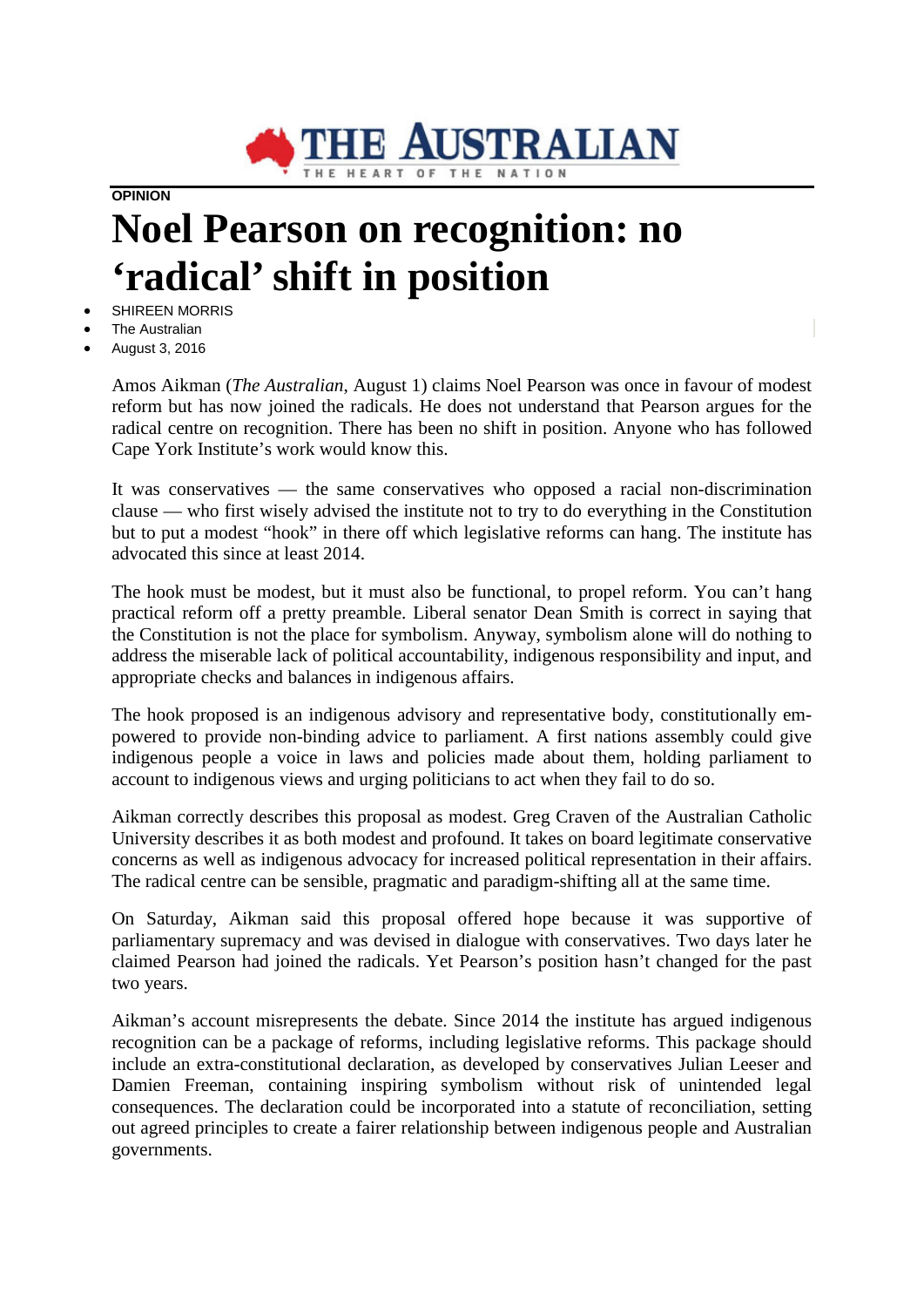Perhaps this statute could be enacted unanimously by all Australian parliaments, displaying unity in reconciliation — as proposed by Craven. Its terms could be negotiated by governments with the indigenous body. Like any legislation, this obviously would be subject to political will. But the day Australian parliaments enacted this statute would be a solemn and special day, a day of settlement.

At last year's Port Douglas native title conference, Pearson laid out further legislative elements of the proposed package, including mechanisms for ongoing agreement-making supervised by a truth and reconciliation or settlements commission. The same kind of agreement-making largely already exists under native title structures (see for example the historic Noongar agreement). But an added emphasis on truth and reconciliation could enable greater practical benefit and healing.

Last weekend Pearson and the Yunupingu brothers talked again of the need for a settlement. The word encapsulates what we are trying to achieve through constitutional recognition. In June, *The Australian*'scolumnist Chris Kenny wrote that recognition needs to "provide some sort of institutional end point". It can't just be symbolism because, as Kenny noted, "the public will be unlikely to engage it and support change if they know it resolves little". Grappling with apparent tensions between treaty and constitutional recognition, Kenny asked: "Would it not be better to consider the totality of the debate at once?"

Kenny's point is well made. A package of constitutional, institutional and legislative reforms should aim to address the totality of this debate. The right package could be a settlement of the unfinished business that remains a legacy of the way in which this nation was founded. The Yolngu word *makarrata* means coming together after a struggle. It is an elegant summation of the task at hand — which is why Pearson supported Galarrwuy Yunupingu's revival of its use. A Makarrata Declaration and Act would be fitting titles for the declaration and statute envisioned by conservatives. Makarrata reinjects an ancient Yolngu concept into the discourse and conceptually bridges the gulf between treaty and constitutional recognition.

Yunupingu and Pearson were right to draw the debate to this higher plane, for the task at hand requires not only a reconciliation between peoples and politics but a reconciliation of concepts.

The perceived dichotomy between constitutional recognition and a treaty mostly melts away when you look at the reforms being discussed. Both conversations call for an indigenous representative body. Both raise ongoing agreement-making. Both advocate recognition of language and culture. Both conversations at their core are about reforming this perennially flawed relationship.

Pearson, like many indigenous leaders, is seeking a pathway to consensus. Dismissing his proposals as radical is misguided and premature. The ideas need to be discussed in upcoming indigenous dialogues. They will also ultimately require agreement from government and the people.

The making of peace, the reaching of a settlement, requires agreement from all sides. This is the great thing about agreements: they don't exist unless the parties negotiate and agree. If the proposals are too far-fetched, agreement will not be reached. Governments will not sign up and no reform will be achieved. Settlements are about compromise. No one understands this better than Pearson.